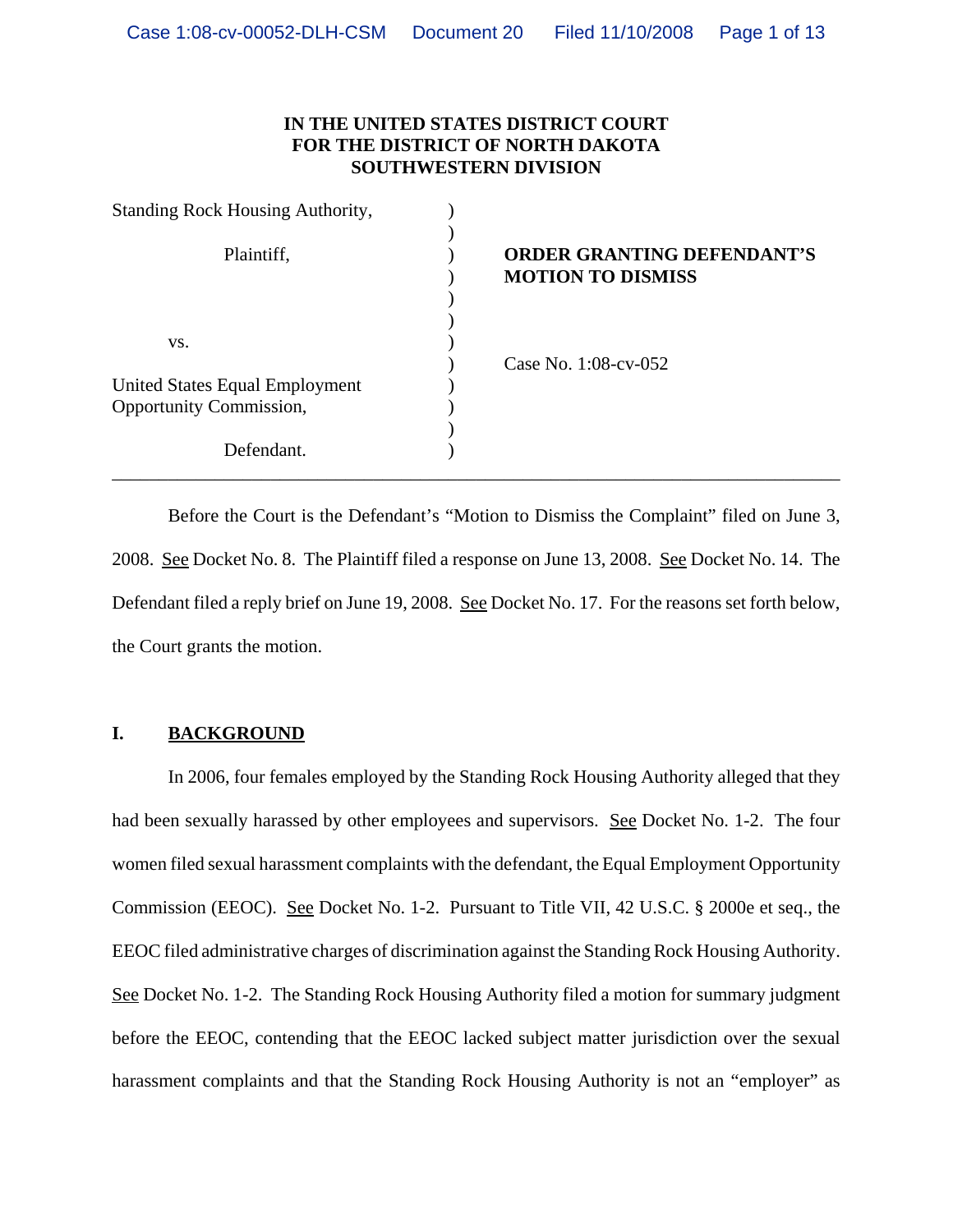defined in 42 U.S.C. § 2000e(b). See Docket No. 1-5. The EEOC has not ruled on the summary judgment motion.

On March 7, 2007, the EEOC issued an administrative subpoena in one of the four cases. See Docket No. 1-3. The subpoena requested the Standing Rock Housing Authority to produce specific documents relating to the charges.<sup>1</sup> An objection was filed to the subpoena. See Docket No. 1-4. On April 3, 2008, the EEOC issued a "Determination on Petition to Revoke Subpoena" and ordered the Standing Rock Housing Authority to comply with the subpoena within twenty days. See Docket No. 1-6. The deadline was extended by the parties to May 12, 2008. See Docket No. 3.

On May 12, 2008, the Standing Rock Housing Authority filed a declaratory judgment action in federal court. See Docket No. 1. The Standing Rock Housing Authority contends that there is an actual controversy as to whether it is obligated to comply with the EEOC's subpoena and whether the EEOC has jurisdiction over the Standing Rock Housing Authority.

On May 13, 2008, the Standing Rock Housing Authority filed a "Motion for Temporary Restraining Order and Preliminary Injunction." See Docket No. 3. On May 21, 2008, the parties filed a stipulated motion in which the EEOC agreed not to file an administrative or judicial subpoena enforcement action in this matter before either July 21, 2008, or when the Court rules on the Standing Rock Housing Authority's motion for preliminary injunction, whichever occurred first. See Docket No. 5. The parties agreed to a briefing schedule regarding the motion for preliminary

<sup>&</sup>lt;sup>1</sup>Specifically, the EEOC sought a list of the sources of funding for the Standing Rock Housing Authority; documents explaining how the Standing Rock Housing Authority was formed, funded, and directed/managed; names and titles of managerial and supervisory employees; a list of government agencies that the Standing Rock Housing Authority is connected to by contract; contracts the Standing Rock Housing Authority has with government agencies; and an explanation of all connections the Standing Rock Housing Authority has with government agencies.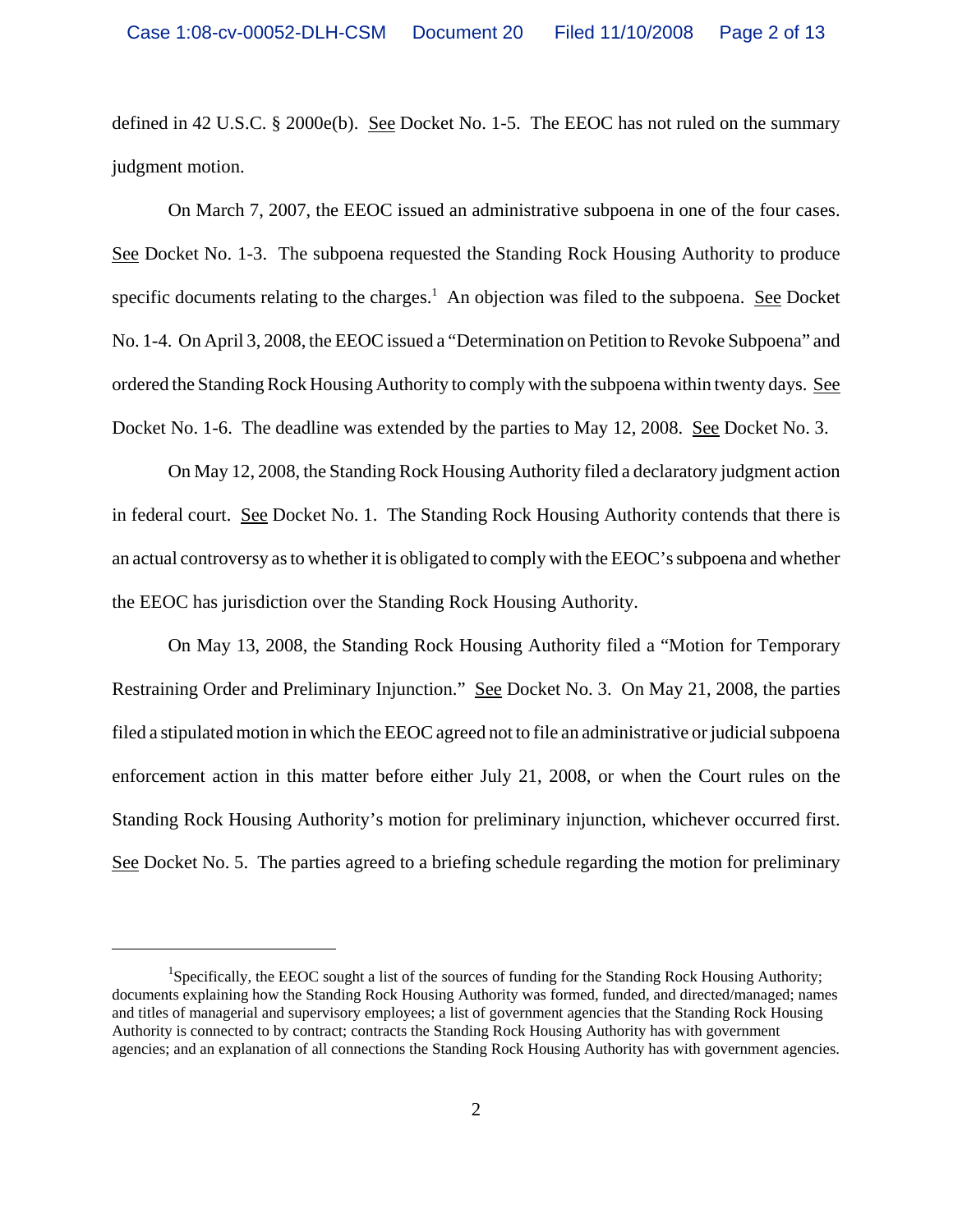injunction. See Docket No. 5. The Court adopted the parties' stipulation on May 22, 2008. See Docket No. 6.

On June 3, 2008, the EEOC filed a response to the Standing Rock Housing Authority's motion for preliminary injunction and filed a motion to dismiss the complaint pursuant to Rules 12(b)(6) and 12(b)(1) of the Federal Rules of Civil Procedure. See Docket Nos. 8, 11. On June 13, 2008, the Standing Rock Housing Authority filed a "Motion to Withdraw Motion for Preliminary Injunction." See Docket No. 12. The Court granted the motion to withdraw on June 17, 2008. See Docket No. 16. The Standing Rock Housing Authority filed a response in opposition to the motion to dismiss on June 13, 2008. See Docket No. 14. The EEOC filed a reply brief on June 19, 2008. See Docket No. 17.

The EEOC moves to dismiss the Standing Rock Housing Authority's complaint under Rules 12(b)(1) and 12(b)(6) of the Federal Rules of Civil Procedure. The EEOC essentially contends that the complaint should be dismissed with prejudice under Rule 12(b)(1) because the case is not ripe for review.

#### **II. OVERVIEW OF TITLE VII**

Congress enacted Title VII of the Civil Rights Act of 1964, 42 U.S.C. § 2000e et seq., to eliminate employment practices that discriminate on the basis of race, color, religion, sex, or national origin. Alexander v. Gardner-Denver Co., 415 U.S. 36, 44 (1974). In Title VII, Congress created an elaborate administrative procedure, implemented through the EEOC, that is designed to resolve employment discrimination disputes through conference, conciliation, and persuasion rather than litigation. Duncan v. Delta Consol. Industries, Inc., 371 F.3d 1020, 1024 (8th Cir. 2004).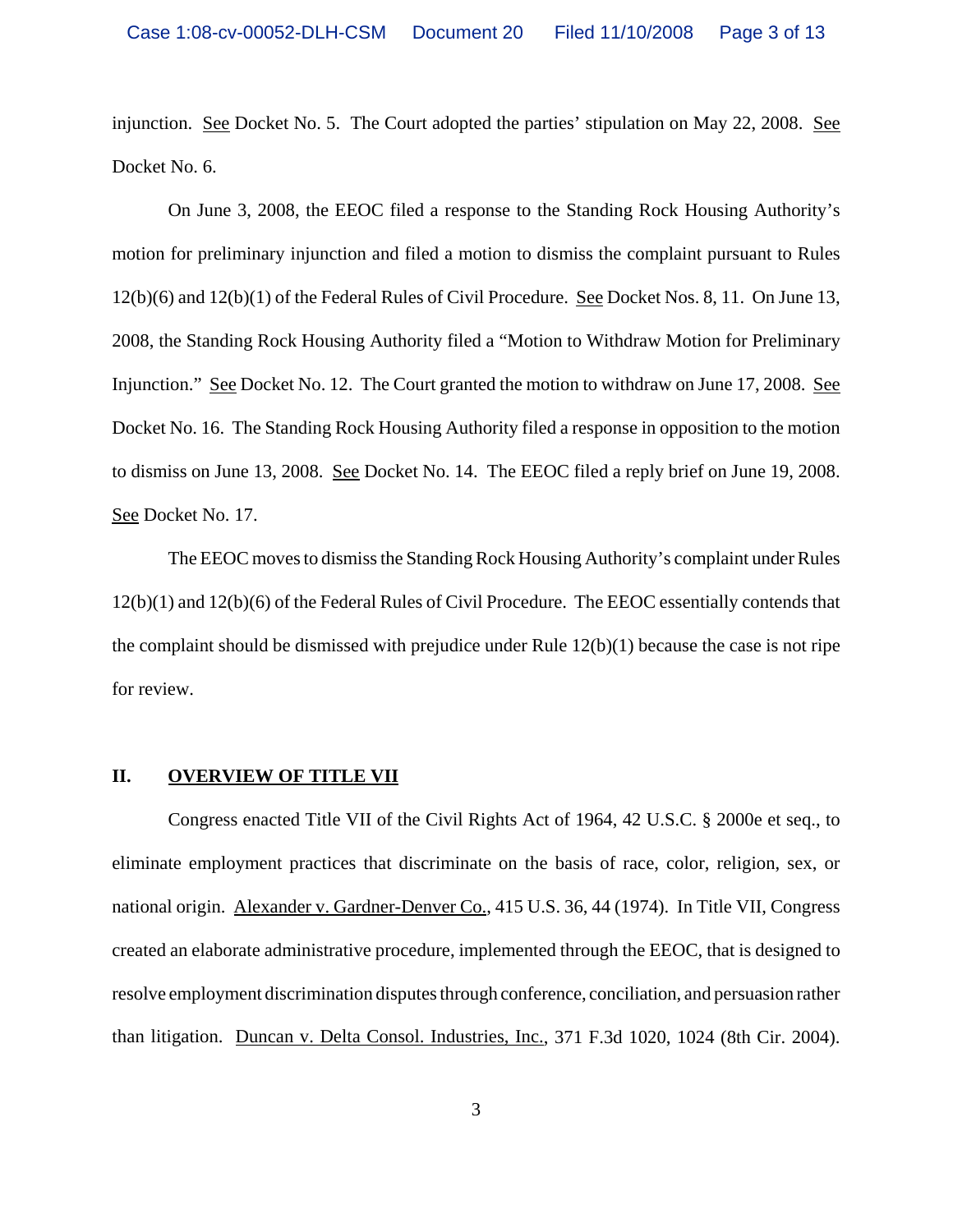However, Title VII limits the power of the EEOC – the EEOC cannot adjudicate claims or impose administrative sanctions. Alexander, 415 U.S. at 44. Instead, federal courts are vested with the authority to enforce Title VII.

Title VII sets forth the authority of the EEOC to file discriminatory charges, investigate claims of discrimination, and initiate conciliation procedures against an "employer."2 When a charge is filed by a member of the EEOC or an aggrieved person, the EEOC shall serve the charge on the employer within ten days and shall investigate the matter. See 42 U.S.C. § 2000e-5(b). The charge shall include the date, the location, and the circumstances of the alleged wrongful employment practice. For purposes of investigating the charge, "the [EEOC] or its designated representative shall at all reasonable times have access to, for the purposes of examination, and the right to copy any evidence of any person being investigated or proceeded against that relates to unlawful employment practices . . . . "42 U.S.C. § 2000e-8(a). Section 2000e-8 mandates that every employer subject to the subchapter shall: (1) make and keep such records that are relevant to the issue of whether unlawful employment practices have occurred; (2) preserve the records for the period of investigation; and (3) make reports in accordance with the regulations or orders of the EEOC. See 42 U.S.C. § 2000e-8(c). If, after such investigation, the EEOC finds that reasonable cause does not exist as to the charge, then it shall dismiss the charges and promptly notify the employer and the alleged aggrieved person of the dismissal. See 42 U.S.C. § 2000e-5(b). However, if the EEOC finds reasonable cause to believe that the charge is true, "the [EEOC] shall endeavor

<sup>&</sup>lt;sup>2</sup> Pursuant to 42 U.S.C. § 2000e(b), an "employer" means "a person engaged in an industry affecting commerce who has fifteen or more employees for each working day . . . and any agent of such a person, but such term does not include (1) the United States, a corporation wholly owned by the Government of the United States, an Indian tribe, or any department or agency of the District of Columbia . . . , or (2) a bona fide private membership  $club \ldots$ "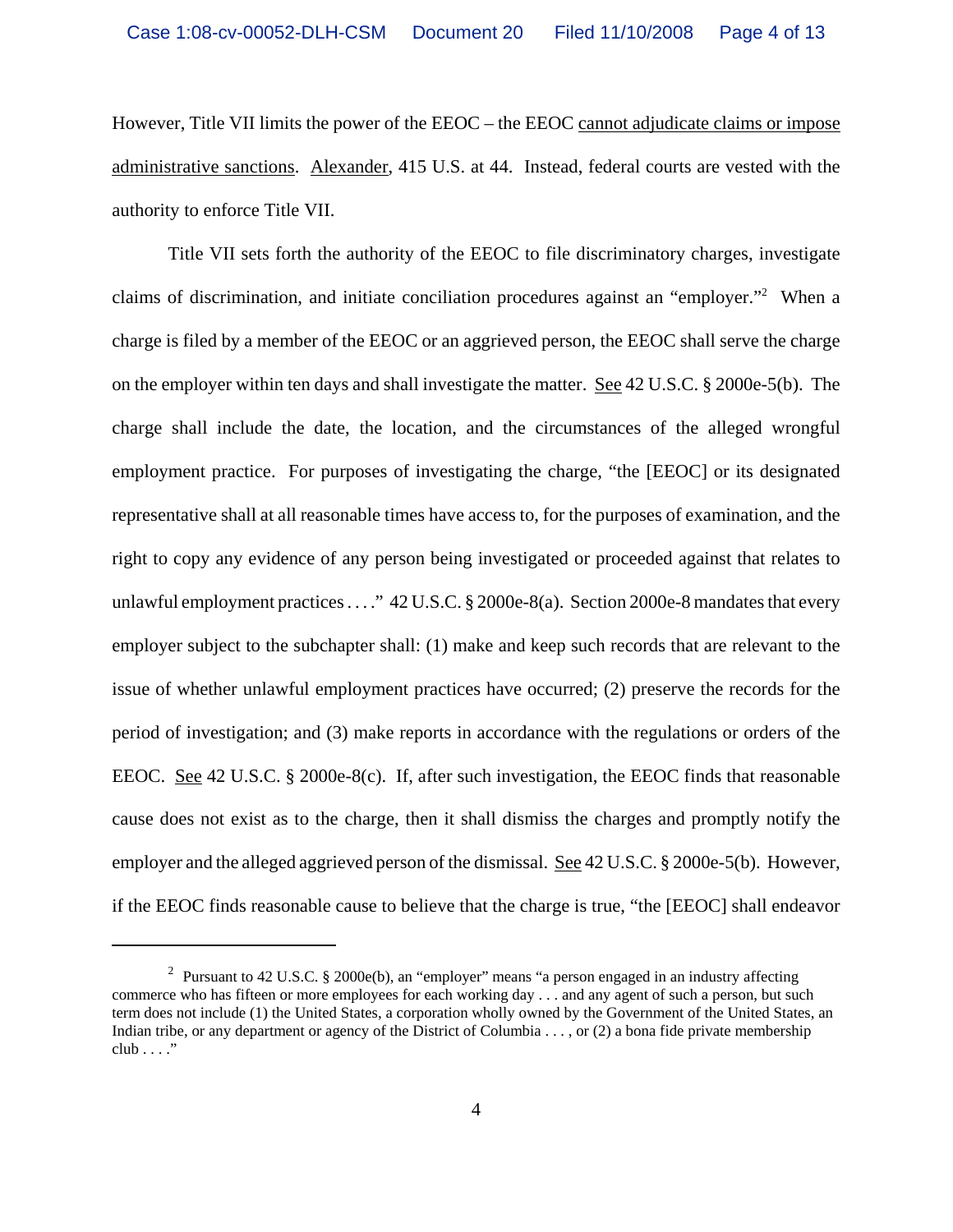to eliminate any such alleged unlawful employment practice by informal methods of conference, conciliation, and persuasion." See 42 U.S.C. § 2000e-5(b) (emphasis added). The EEOC shall make its determination on reasonable cause promptly, but no more than one hundred and twenty days from the filing of the charge, or from the date upon which the EEOC is authorized to act. See 42 U.S.C. § 2000e-5(b). If conciliation efforts fail, the EEOC may bring a civil action against the employer in federal district court. See 42 U.S.C. § 2000e-5(f)(1).

## **III. STANDARD OF REVIEW**

The motion to dismiss is resolved by analyzing Rule  $12(b)(1)$  of the Federal Rules of Civil Procedure. Therefore, the Court will not address the EEOC's motion to dismiss for failure to state a claim under Rule 12(b)(6).

It is well-established that "a district court 'has authority to consider matters outside the pleadings when subject matter jurisdiction is challenged under Rule 12(b)(1).'" Harris v. P.A.M. Transp., Inc., 339 F.3d 635, 637 n.4 (8th Cir. 2003) (quoting Osborn v. United States, 918 F.2d 724, 728 n.4 (8th Cir. 1990) (citing Land v. Dollar, 330 U.S. 731, 735 n.4 (1947))). Unlike a motion to dismiss under  $12(b)(6)$ , to look at matters outside the pleadings does not convert a Rule  $12(b)(1)$ motion to a motion for summary judgment. Id. The Eighth Circuit has explained that the difference between the two rules "is rooted in the unique nature of the jurisdictional question." Osborn, 918 F.2d at 729 (quoting Williamson v. Tucker, 645 F.2d 404, 413 (5th Cir. 1981)). "[A] district court has 'broader power to decide its own right to hear the case than it has when the merits of the case are reached.'" Id. Jurisdictional issues, whether they involve questions of law or fact, are for the court to decide.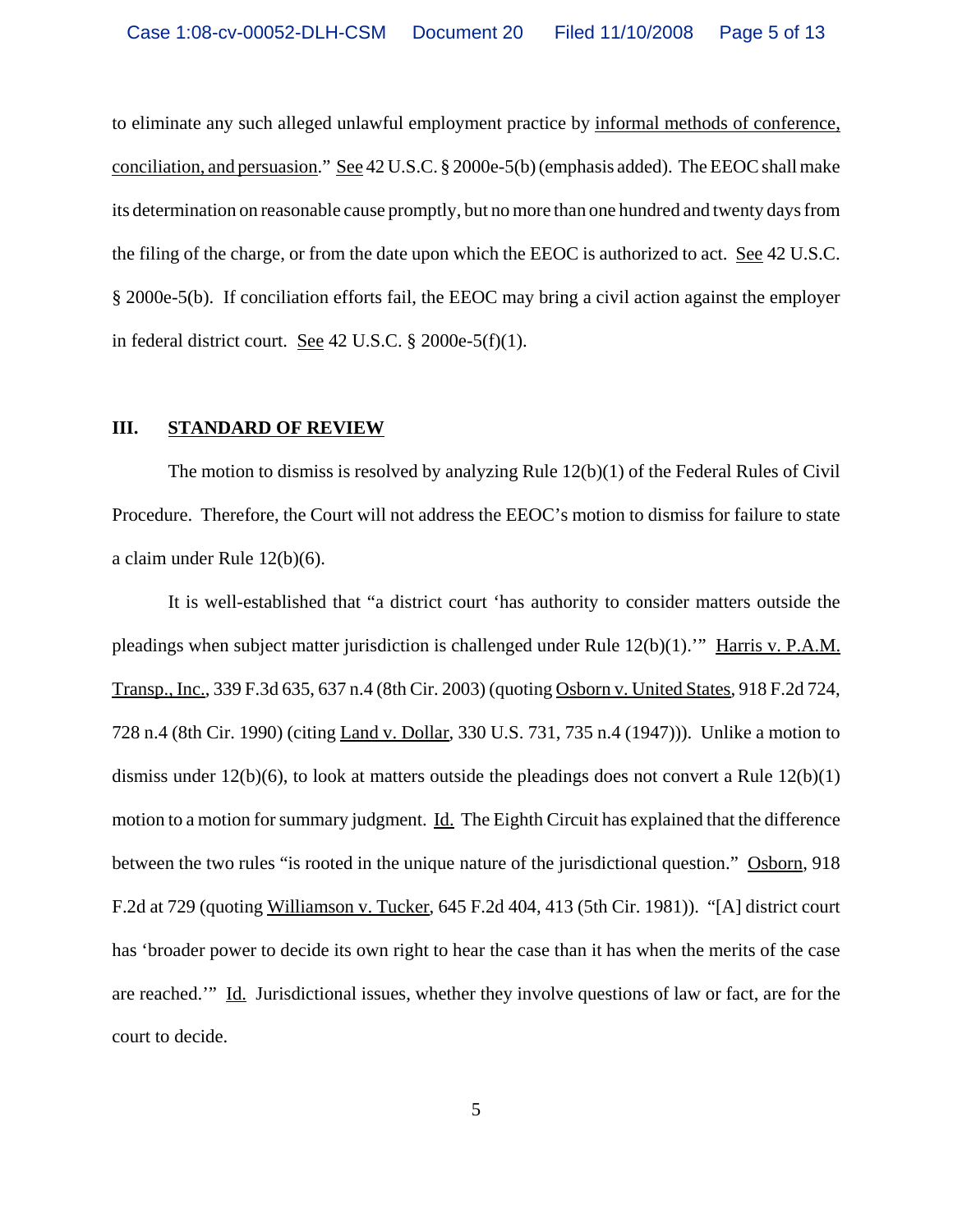The standard for a district court to employ in ruling on a motion to dismiss is wellestablished. Crumpley-Patterson v. Trinity Lutheran Hosp., 388 F.3d 588, 590 (8th Cir. 2004). "A district court must accept the allegations contained in the complaint as true, and all reasonable inferences from the complaint must be drawn in favor of the nonmoving party." Id. (citing Hishon v. King & Spalding, 467 U.S. 69, 73 (1984); Hafley v. Lohman, 90 F.3d 264, 266 (8th Cir. 1996)). "[D]ismissal is inappropriate 'unless it appears beyond doubt that the plaintiff can prove no set of facts in support of his claim which would entitle him to relief." McCormack v. Citibank, N.A., 979 F.2d 643, 646 (8th Cir. 1992) (quoting Conley v. Gibson, 355 U.S. 41, 45-46 (1957)). "A motion to dismiss should be granted 'as a practical matter . . . only in the unusual case in which a plaintiff includes allegations that show, on the face of the complaint, that there is some insuperable bar to relief.'" Strand v. Diversified Collection Serv., Inc., 380 F.3d 316, 317 (8th Cir. 2004) (citing Frey v. Herculaneum, 44 F.3d 667, 671 (8th Cir. 1995) (quoting Bramlet v. Wilson, 495 F.2d 714, 716 (8th Cir. 1974))).

#### **IV. LEGAL DISCUSSION**

The EEOC argues that the complaint should be dismissed for lack of subject matter jurisdiction because the case is not ripe for judicial review. Specifically, the EEOC contends that the case lacks ripeness because the issuance of an administrative subpoena by the EEOC is not a final agency action under Title VII.

"Ripeness is a justiciability doctrine designed 'to prevent the courts, through avoidance of premature adjudication, from entangling themselves in abstract disagreements over administrative policies, and also to protect the agencies from judicial interference until an administrative decision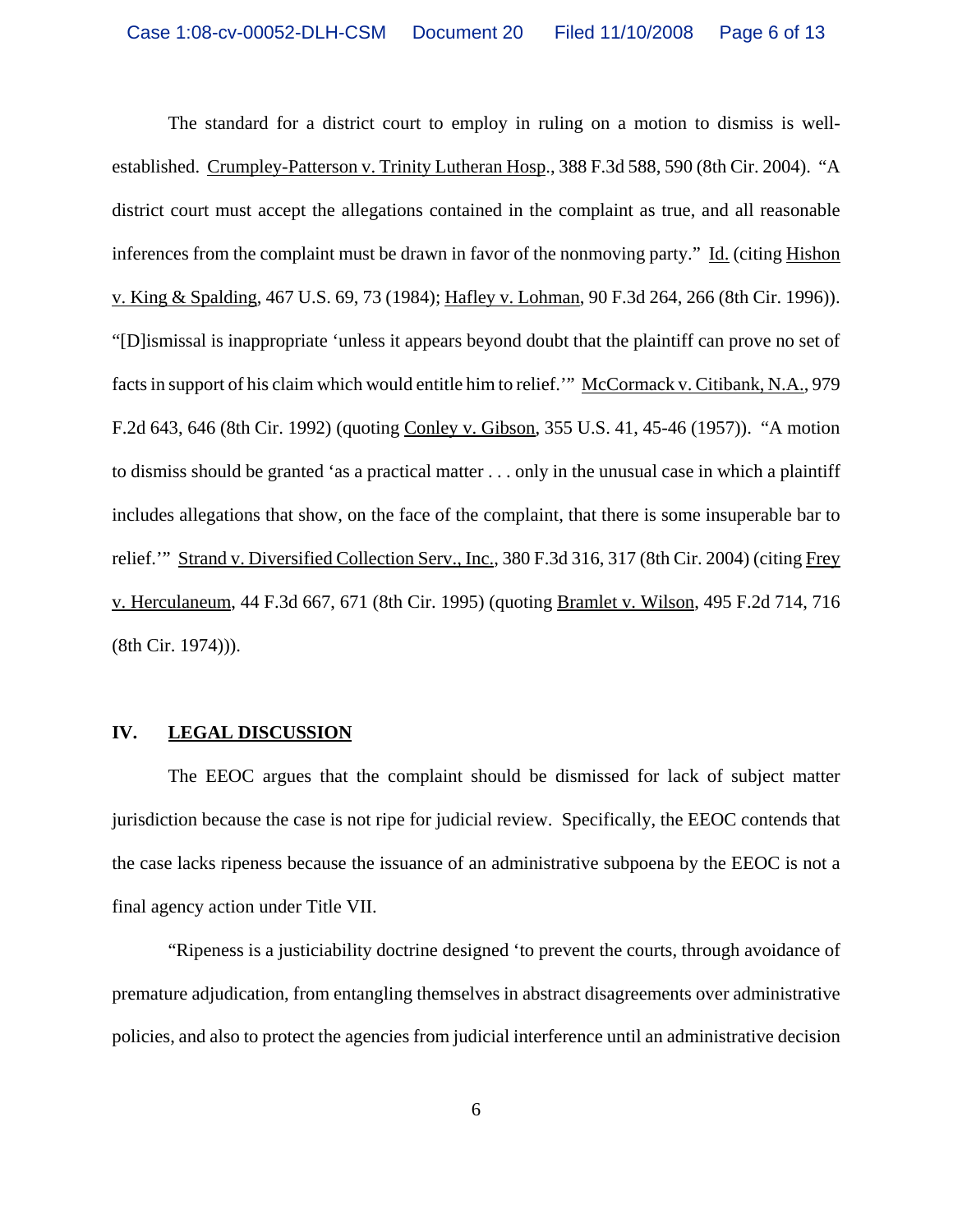has been formalized and its effects felt in a concrete way by the challenging parties." Nat'l Park Hospitality Ass'n v. Dep't of Interior, 538 U.S. 803, 807-08 (2003). The ripeness doctrine is rooted in both the "jurisdictional limits of Article III of the Constitution and policy considerations of effective court administration." Pub. Water Supply Dist. No. 8 of Clay County, Missouri v. City of Kearney, Missouri, 401 F.3d 930, 932 (8th Cir. 2005). Article III limits the jurisdiction of federal courts to deciding "cases" and "controversies." Mausolf v. Babbitt, 85 F.3d 1295, 1300 (8th Cir. 1996). In determining whether the case is ripe for judicial review, the Court must evaluate: (1) the fitness of the issues for judicial determination, and (2) the hardship to the parties of withholding court consideration. KCCP Trust v. City of N. Kansas City, 432 F.3d 897, 899 (8th Cir. 2005) (citing Abbott Laboratories v. Gardner, 387 U.S. 136, 149 (1967)).

## **1. FITNESS**

The fitness prong examines the finality of the agency action. See Toilet Goods Ass'n, Inc. v. Gardner, 387 U.S. 158, 162-63 (1967). Under the Administrative Procedure Act (APA), a federal court can only review "final" agency actions. See 5 U.S.C. § 704. The APA provides:

Agency action made reviewable by statute and final agency action for which there is no other adequate remedy in a court are subject to judicial review. A preliminary, procedural, or intermediate agency action or ruling not directly reviewable is subject to review on the review of the final agency action. Except as otherwise expressly required by statute, agency action otherwise final is final for the purposes of this section whether or not there has been presented or determined an application for a declaratory order, for any form of reconsideration, or, unless the agency otherwise requires by rule and provides that the action meanwhile is inoperative, for an appeal to superior agency authority.

Id. (emphasis added). A final agency action within the meaning of the APA is "the 'consummation' of the agency's decisionmaking process . . . by which 'rights or obligations have been determined,'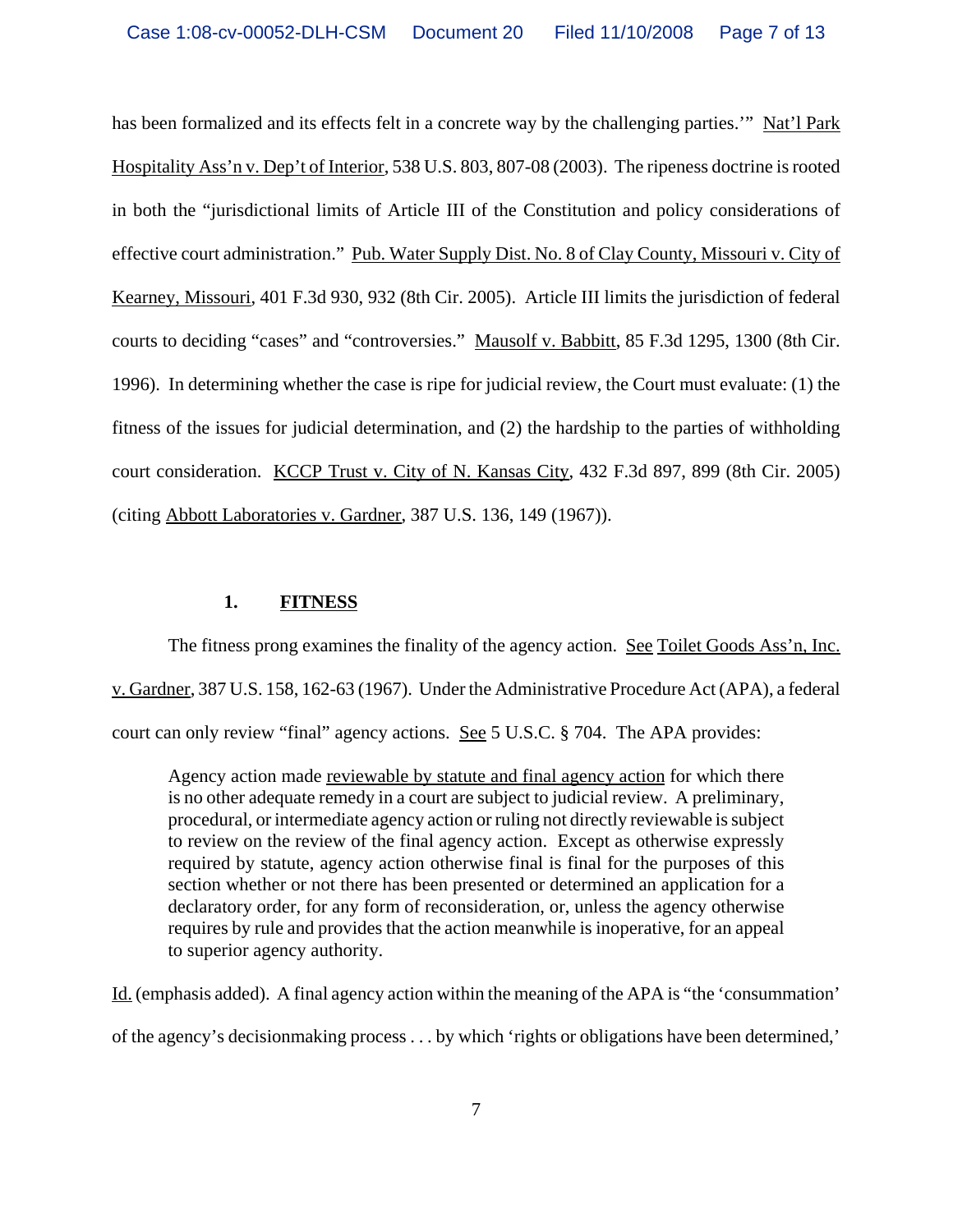or from which 'legal consequences will flow.'" Bennett v. Spear, 520 U.S. 154, 177-78 (1997). An agency report that serves as a tentative recommendation, rather than serving as a final and binding determination, is not a final agency action. See Sierra Club v. United States Army Corps of Engineers, 446 F.3d 808, 813 (8th Cir. 2006) (fining that a memorandum which permitted levees to be built but did not obligate construction of the levees was not a final agency action because it did not determine the substantive rights and obligations of the parties). "But if the agency has issued 'a definitive statement of its position, determining the rights and obligations of the parties,' that action is final for purposes of judicial review despite the 'possibility of further proceedings in the agency' to resolve subsidiary issues." Id. (quoting Bell v. New Jersey, 461 U.S. 773, 779-80 (1983)).

The Eleventh Circuit Court of Appeals in Mississippi Chem. Corp. v. Equal Employment Opportunity Comm'n, 786 F.2d 1013 (11th Cir. 1986), considered whether the EEOC's issuance of an administrative subpoena was a final agency action. The EEOC filed a charge against Mississippi Chemical Corporation alleging discriminatory hiring practices against women and minorities. Mississippi Chemical brought an action in federal district court to obtain an injunction against the EEOC. The district court denied injunctive relief but permitted Mississippi Chemical to reapply for relief after the EEOC issued an administrative subpoena. The EEOC issued the subpoena and Mississippi Chemical refused to comply. The EEOC gave Mississippi Chemical ten days to comply, and indicated that it would seek to enforce the subpoena if Mississippi Chemical failed to comply. Before the EEOC sought enforcement of the subpoena, Mississippi Chemical once again brought suit in federal district court, but this time Mississippi Chemical sought a declaratory judgment that the charge was invalid. The district court denied relief on the basis that the issue was not ripe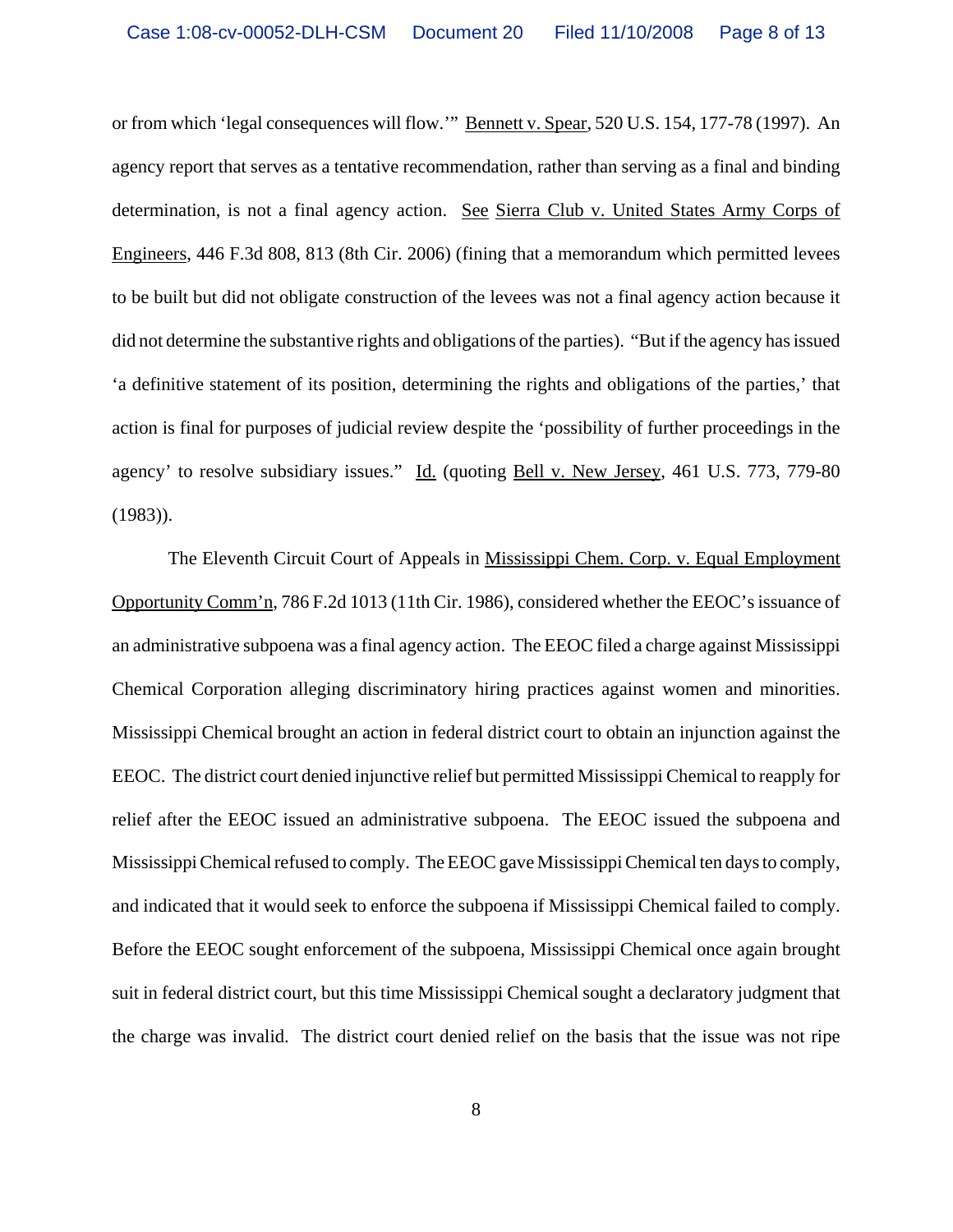because the issuance of the administrative subpoena, without judicial enforcement, was not a final agency action.

On appeal, Mississippi Chemical argued that the issuance of the administrative subpoena was a final agency action. To support this contention, Mississippi Chemical indicated that the issuance of the subpoena burdened it by: (1) forcing Mississippi Chemical to retain voluminous records which potentially related to the charge; (2) forcing Mississippi Chemical into "quasi-contempt" if it failed to produce the records; and (3) inflicting a negative stigma about Mississippi Chemical's hiring practices. See 786 F.2d 1013, 1018. The Eleventh Circuit found these arguments meritless because any government investigation creates burdens and such burdens are a function of the law created by Title VII. The Eleventh Circuit noted that, independent of the charge, Title VII requires an employer to retain all personnel records for six months after they are created and, therefore, the additional burden of retaining records after a charge of discrimination has been filed is of little significance. Id. (citing 29 C.F.R. § 1602.14 ("Where a charge of discrimination has been filed, or an action brought by the Commission or the Attorney General, against an employer under Title VII or the ADA [Americans with Disabilities Act], the respondent employer shall preserve all personnel records relevant to the charge or action until final disposition of the charge or the action.")). Second, the court noted that Mississippi Chemical would not be in contempt for disobeying the subpoena because an employer has a right to oppose a subpoena enforcement action. Third, an EEOC investigation is not a hindrance to hiring women or minorities. As a result, the Eleventh Circuit found that the EEOC had not engaged in final agency action by issuing a charge of discrimination and a subpoena against Mississippi Chemical. See id. at 1019.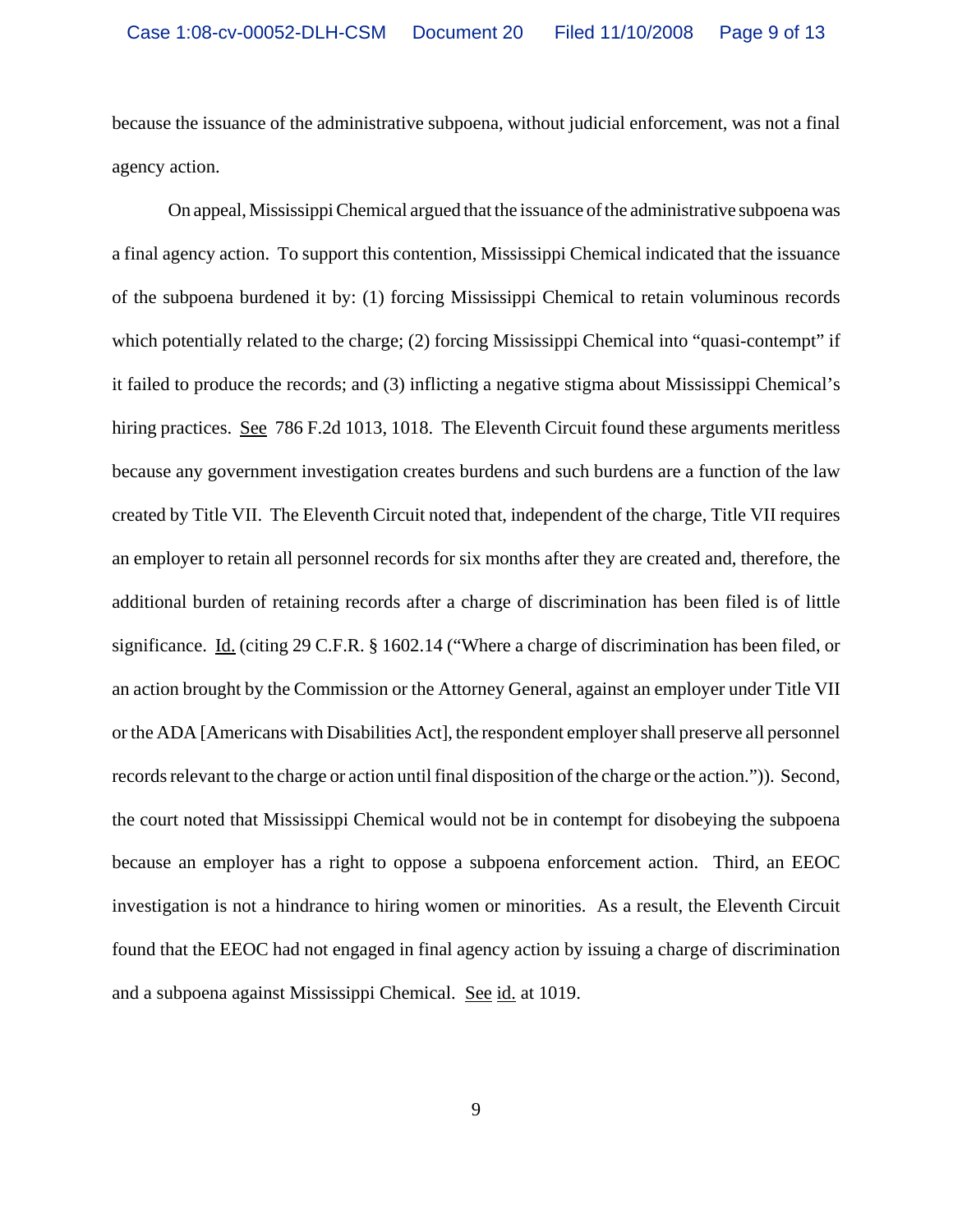Likewise, in Georator Corp. v. Equal Employment Opportunity Comm'n, 592 F.2d 765, 768 (4th Cir. 1979), the Fourth Circuit Court of Appeals held that the EEOC's issuance of an administrative subpoena and finding of reasonable cause failed to constitute final agency action. The Fourth Circuit noted that finality is tantamount to "the fixing of obligations or legal relationships." Id.

No such finality exists with respect to the EEOC's [determination]. Standing alone, it is lifeless and can fix no obligation nor impose any liability on the plaintiff. It is merely preparatory to further proceedings. If and when the EEOC or the charging party files suit in district court, the issue of discrimination will come to life, and the plaintiff will have the opportunity to refute the charges.

Id. Other circuits have affirmed this stance. See Borg-Warner Protective Services Corp. v. Equal Employment Opportunity Comm'n, 245 F.3d 831, 835-36 (D.C. Cir. 2001); Ward v. Equal Employment Opportunity Comm'n, 719 F.2d 311, 313-14 (9th Cir. 1983); Francis v. Accardo, 602 So. 2d 1066, 1069 (La. Ct. App. 1992).

In the present case, the EEOC issued an administrative subpoena on March 7, 2007, which requested the Standing Rock Housing Authority to produce specific documents relating to its formation, purpose, and funding. See Docket No. 1-3. Congress has established the EEOC as the administrative body to investigate allegations of discrimination, and has given the EEOC the power to determine whether a party is covered under Title VII. See Equal Employment Opportunity Comm'n v. Peat, Marwick, Mitchell and Co., 775 F.2d 928, 930 (8th Cir. 1985) (stating that the initial determination of coverage under the statute is left to the administrative agency, and generally the issue cannot be resolved until the administrative agency has had an opportunity to review the subpoenaed documents). Pursuant to its authority under Title VII, the EEOC may issue subpoenas requiring the production of evidence for investigatory purposes. See 42 U.S.C. § 2000e-9.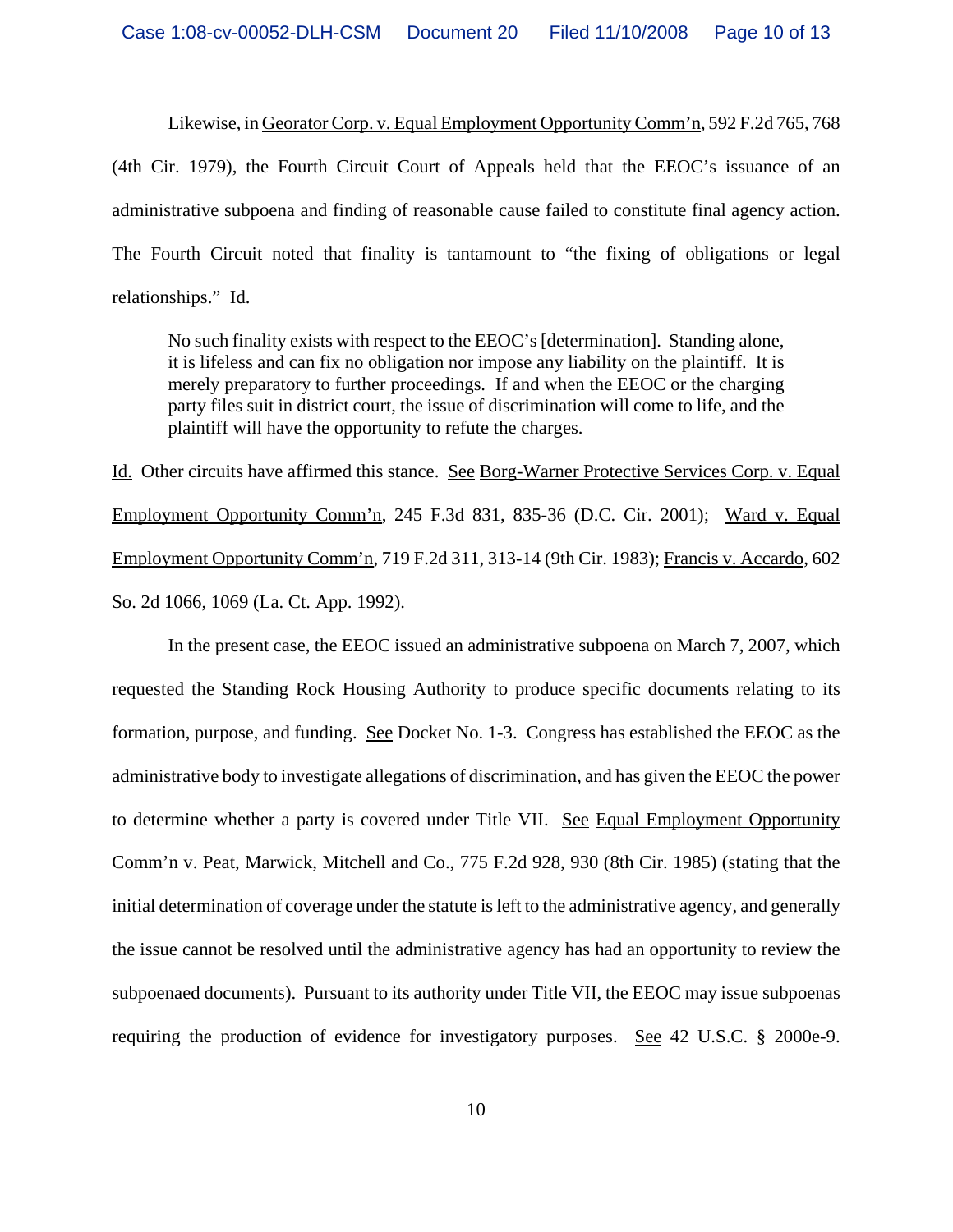Therefore, the Court finds that the EEOC was acting pursuant to its authority under Title VII when it issued an administrative subpoena to the Standing Rock Housing Authority to investigate whether the Standing Rock Housing Authority is covered under Title VII.

The EEOC's issuance of the subpoena was not a final agency action. As stated in Bennett, a final agency action is action in which rights or obligations have been determined or from which legal consequences will flow. 520 U.S. at 177-78. The mere issuance of an administrative subpoena fixes no obligations nor imposes any legal liability on the Standing Rock Housing Authority. See Georator Corp., 592 F.2d at 768. If the Standing Rock Housing Authority refuses to provide the documents requested in the subpoena, the EEOC is powerless on its own to enforce the subpoena. For the subpoena to have any legal effect, the EEOC must seek judicial enforcement of the subpoena. See Alexander, 415 U.S. 36, 44; Georator Corp., 592 F.2d 765, 768.

In the present case, the EEOC is still investigating whether the Standing Rock Housing Authority is an "employer" under Title VII. See Docket No. 10. Because the EEOC is still in the investigatory stages of the proceedings and has not sought judicial enforcement of the subpoena, the EEOC has fixed no obligations nor imposed a legal relationship upon the Standing Rock Housing Authority. As a result, the EEOC has not engaged in action which is considered to be a "final" agency action. To hold otherwise would result in this Court judicially interfering with the proper functions of the EEOC, and delaying resolution of the ultimate question of whether Title VII was violated. Accordingly, the Court finds that the case is not fit for judicial review.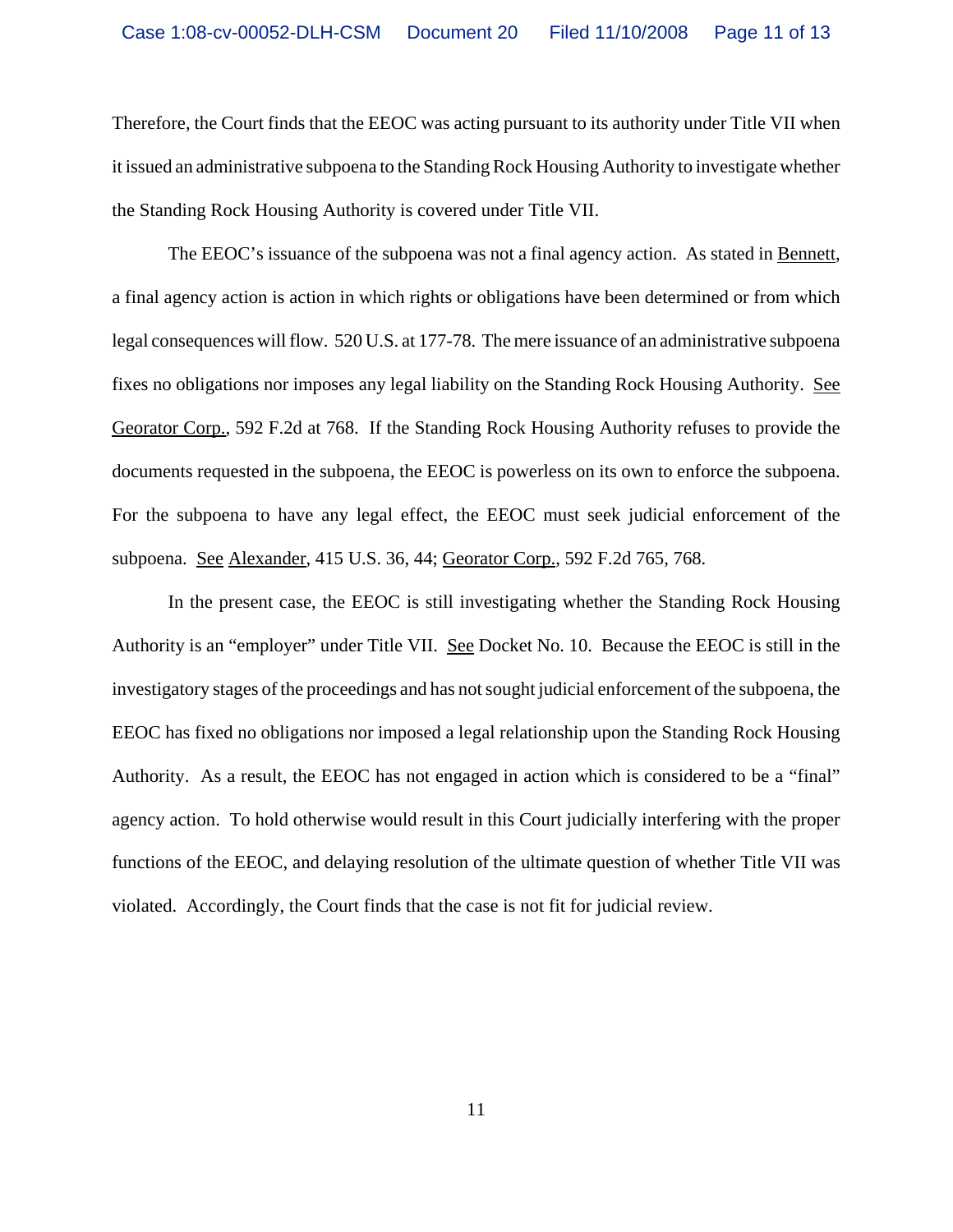### **2. HARDSHIP**

Even though the Court has determined that the case is not fit for judicial review, the Court will briefly address the hardship to the parties of withholding court consideration. The Standing Rock Housing Authority argues that this case is ripe for review because the EEOC's investigatory process has imposed hardships on the Standing Rock Housing Authority, including harm to its sovereignty as an Indian tribe. The Court finds this argument unpersuasive. The statutory framework of Title VII makes it clear that the EEOC is authorized to investigate charges of employment discrimination to determine whether reasonable cause exists. See 42 U.S.C. § 2000e-5(b). Paramount to this determination is whether the EEOC has jurisdiction over the Standing Rock Housing Authority. If, after investigating the matter, the EEOC determines that the Standing Rock Housing Authority is not an "employer" under Title VII, the EEOC must promptly notify the Standing Rock Housing Authority of this finding and cease any further investigation of the alleged discrimination. Further, federal statutory law requires an employer to preserve all personnel records relating to the charge until the final disposition of the charge. See 29 C.F.R. § 1602.14; see also Mississippi Chem. Corp., 786 F.2d 1013, 1018. Therefore, any hardship incurred by the Standing Rock Housing Authority for the EEOC's mere issuance of an administrative subpoena and investigation of the alleged discrimination is minimal.

#### **V. CONCLUSION**

The Court finds that the case should be dismissed pursuant to Rule 12(b)(1) of the Federal Rules of Civil Procedure. Congress granted the EEOC the broad authority to investigate claims of workplace discrimination and the right to make an initial determination of coverage under Title VII.